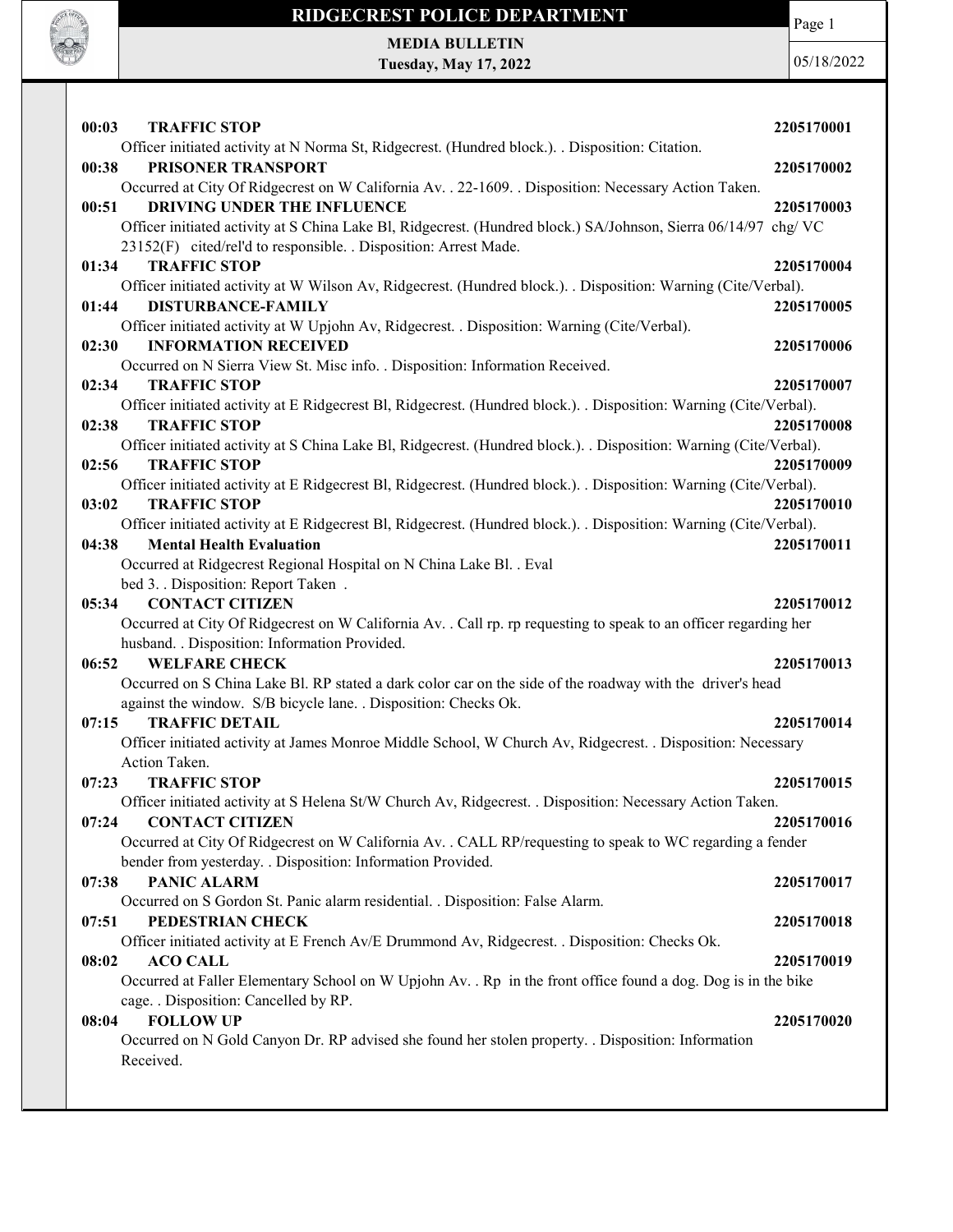

## RIDGECREST POLICE DEPARTMENT MEDIA BULLETIN

Tuesday, May 17, 2022

Page 2

| 08:05<br><b>CODE VIOLATION</b>                                                                                  | 2205170021 |
|-----------------------------------------------------------------------------------------------------------------|------------|
|                                                                                                                 |            |
| Officer initiated activity at N Michele St, Ridgecrest. . Disposition: Report Taken.                            |            |
| 08:18<br><b>THEFT</b>                                                                                           | 2205170022 |
| Occurred at City Of Ridgecrest on W California Av. . CALL RP/wants to report theft from her EBT card. .         |            |
| Disposition: Information Provided.                                                                              |            |
| <b>UNDER THE INFLUENCE</b><br>08:31                                                                             | 2205170023 |
| Officer initiated activity at James Monroe Middle School, W Church Av, Ridgecrest. . Disposition: Citation.     |            |
| <b>FOLLOW UP</b><br>09:05                                                                                       | 2205170024 |
| Officer initiated activity at Murray Middle School, E Drummond Av, Ridgecrest. 22-1594. . Disposition: Follow   |            |
| Up Completed.                                                                                                   |            |
| <b>Mental Health Evaluation</b><br>09:11                                                                        | 2205170025 |
| Occurred on N Palm Dr. . Disposition: Necessary Action Taken.                                                   |            |
| 09:15<br><b>MEDICAL AID</b>                                                                                     | 2205170026 |
| Occurred at Lugo's Grill on N Norma St. . EMS request. . Disposition: Referred To Other Agency.                 |            |
| 09:16<br><b>MEDICAL AID</b>                                                                                     | 2205170027 |
| Occurred at Santiago Ridgecrest Estates on W Ward Av. . EMS request. . Disposition: Referred To Other           |            |
| Agency.                                                                                                         |            |
| 09:25<br><b>ABANDONED VEHICLE</b>                                                                               | 2205170028 |
| Occurred at Tractor Supply Company on S China Lake Bl. . Rp states there is a vehicle on the east side of the   |            |
| parking lot that has been parked there for about a month. . Disposition: Gone On Arrival.                       |            |
| <b>INFORMATION RECEIVED</b>                                                                                     |            |
| 09:28                                                                                                           | 2205170029 |
| Occurred on W Moyer Av. Miscellaneous info. . Disposition: Log Note Only.                                       |            |
| AUDIBLE ALARM/RP OTHER THAN ALARM CO<br>09:45                                                                   | 2205170030 |
| Occurred at S Mary St/W Christopher Ct. RP STATES AN ALARM HAS BEEN GOING OFF ALL NIGHT AND                     |            |
| IT'S COMING FROM A VACANT HOUSE AT THE LISTED LOCATION. . Disposition: Quiet On Arrival.                        |            |
| 09:53<br><b>EXTRA PATROL</b>                                                                                    | 2205170031 |
| Occurred on S Mahan St. RP requesting extra patrol in the area at night. . Disposition: Checks Ok.              |            |
| 911 WIRELESS CALL<br>09:55                                                                                      | 2205170032 |
| Occurred at City Of Ridgecrest on W California Av. . Cellular E911 Call: No answer on call back. . Disposition: |            |
| Log Note Only.                                                                                                  |            |
| 10:13<br><b>WARRANT ARREST</b>                                                                                  | 2205170033 |
| Occurred at City Of Ridgecrest on W California Av. . Rp in the lobby-would like to get cited and released       |            |
| SA/Stucky, Darrianne 11/23/93 RM055908A/\$500/VC 12500(A) cited/rel'd. . Disposition: Arrest Made.              |            |
| 10:14<br><b>CONTACT CITIZEN</b>                                                                                 | 2205170034 |
| Officer initiated activity at James Monroe Middle School, W Church Av, Ridgecrest. . Disposition: Log Note      |            |
| Only.                                                                                                           |            |
| 10:19<br><b>MEDICAL AID</b>                                                                                     | 2205170035 |
| Occurred at S Gateway Bl/E Belle Vista Av. Cellular E911 Call: EMS request. . Disposition: Log Note Only.       |            |
| 10:36<br><b>CODE VIOLATION</b>                                                                                  | 2205170036 |
| Officer initiated activity at N Dawn Ct, Ridgecrest. . Disposition: Necessary Action Taken.                     |            |
| 11:05<br><b>INFORMATION</b>                                                                                     | 2205170037 |
| Occurred at City Of Ridgecrest on W California Av. Disposition: Log Note Only.                                  |            |
|                                                                                                                 |            |
| <b>DOMESTIC DISTURBANCE</b><br>11:28                                                                            | 2205170038 |
| Occurred at Ridgecrest Regional Hospital on N China Lake Bl. . RP reported a verbal altercation at RRH.         |            |
| DVIR Julie Hunter / Matthew Binford/dating/cohab/no kids in common/arguing over relationship issues. .          |            |
| Disposition: Domestic Violence Documentation.                                                                   |            |
| <b>GRAFFITI</b><br>11:41                                                                                        | 2205170039 |
| Officer initiated activity at Pearson Park, W Vicki Av/N Downs St, Ridgecrest. . Disposition: Necessary Action  |            |
| Taken.                                                                                                          |            |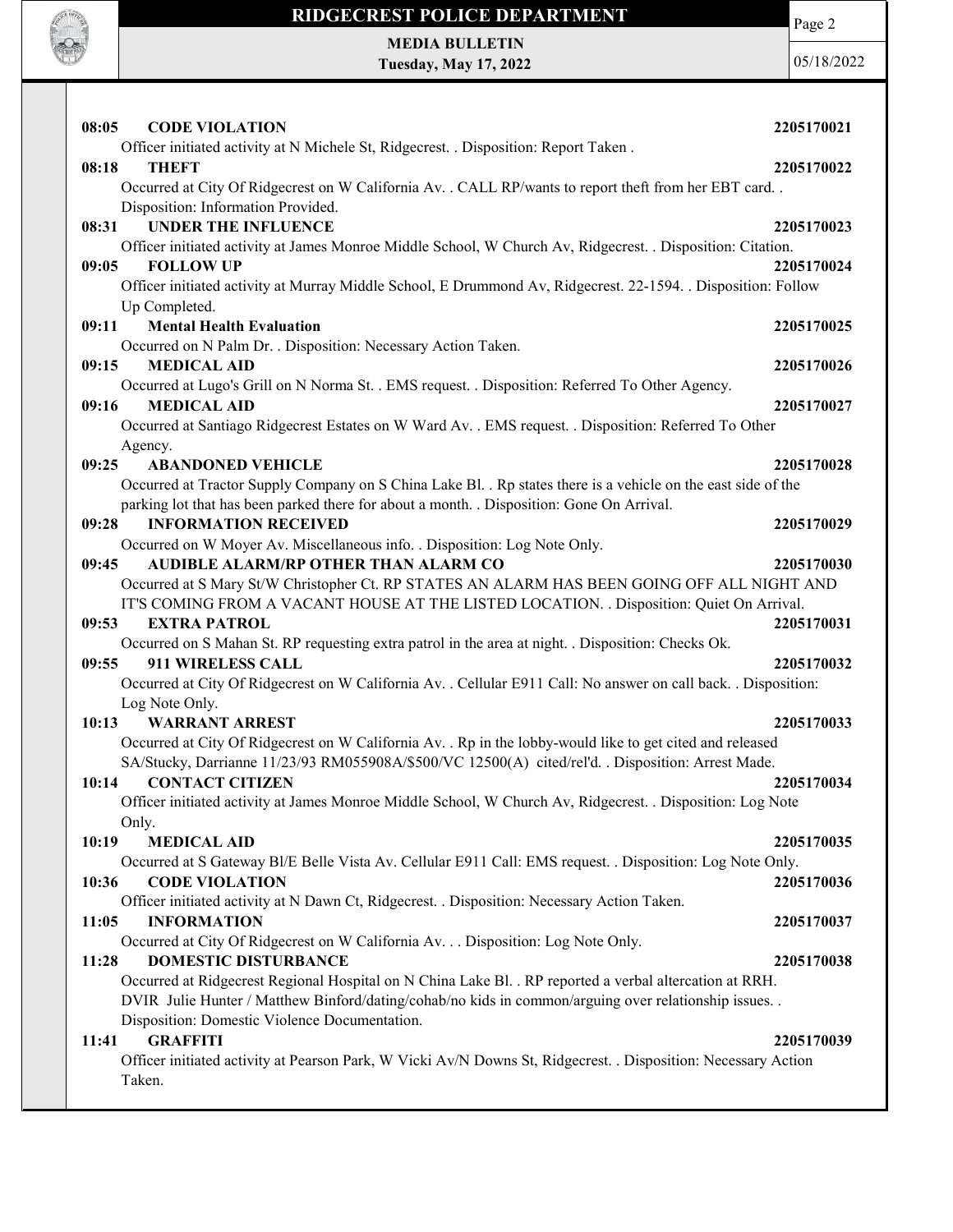

MEDIA BULLETIN Tuesday, May 17, 2022 Page 3

| 11:48<br><b>CIVIL PROBLEM</b>                                                                                                                | 2205170040 |
|----------------------------------------------------------------------------------------------------------------------------------------------|------------|
| Occurred at College Heights Apartments on S College Heights Bl. . RP requesting contact regarding                                            |            |
| inc#2205160069 and inc#2205160073. . Disposition: Information Provided.<br>12:02<br>POSITIVE CITIZEN CONTACT                                 | 2205170041 |
| Officer initiated activity at Leroy Jackson Park, E French Av, Ridgecrest. . Disposition: Log Note Only.                                     |            |
| <b>CODE VIOLATION</b><br>12:29                                                                                                               | 2205170042 |
| Officer initiated activity at N Dawn Ct, Ridgecrest. . Disposition: Report Taken.                                                            |            |
| POSITIVE CITIZEN CONTACT<br>12:39                                                                                                            | 2205170043 |
| Officer initiated activity at Freedom Park, S Warner St, Ridgecrest. . Disposition: Log Note Only.                                           |            |
| <b>GRAFFITI</b><br>12:43                                                                                                                     | 2205170044 |
| Officer initiated activity at Skate Park, E French Av, Ridgecrest. . Disposition: Log Note Only.                                             |            |
| <b>MEDICAL AID</b><br>12:49                                                                                                                  | 2205170045 |
| Occurred at Gateway Elementary School on S Gateway Bl. . 9-1-1 EMS request. . Disposition: Referred To Other                                 |            |
| Agency.                                                                                                                                      |            |
| 12:52<br><b>TRAFFIC STOP</b>                                                                                                                 | 2205170046 |
| Officer initiated activity at W Las Cruces Av, Ridgecrest. (Hundred block.). . Disposition: Citation.                                        |            |
| 13:06<br><b>290 REGISTRANT</b>                                                                                                               | 2205170047 |
| Occurred at City Of Ridgecrest on W California Av. Disposition: Necessary Action Taken.<br><b>CONTACT CITIZEN</b>                            |            |
| 13:33<br>Officer initiated activity at City Of Ridgecrest, W California Av, Ridgecrest. . Disposition: Counselled.                           | 2205170048 |
| PROPERTY DAMAGE ONLY TC<br>13:39                                                                                                             | 2205170049 |
| Occurred on N Palm Dr. Cellular E911 Call: RP advised 2 vehicle accident. No injuries. . Disposition: Report                                 |            |
| Taken.                                                                                                                                       |            |
| 13:58<br><b>H&amp;S VIOLATION</b>                                                                                                            | 2205170050 |
| Officer initiated activity at James Monroe Middle School, W Church Av, Ridgecrest. . Disposition: Report                                     |            |
| Taken.                                                                                                                                       |            |
| 14:33<br>PEDESTRIAN CHECK                                                                                                                    | 2205170051 |
| Officer initiated activity at St Ann's Catholic Church, W Church Av, Ridgecrest. W/1 juv info St Ann's. .                                    |            |
| Disposition: Citation.                                                                                                                       |            |
| 14:52<br><b>RUNAWAY JUVENILE</b>                                                                                                             | 2205170052 |
| Occurred on W Upjohn Av. juv left home. . Disposition: Report Taken.                                                                         |            |
| <b>MEDICAL AID</b><br>14:58                                                                                                                  | 2205170053 |
| Occurred on N Cisco St. Cellular E911 Call: Service Class: WPH2 Med Aid. . Disposition: Referred To Other                                    |            |
| Agency.                                                                                                                                      |            |
| 15:04 EXTRA PATROL                                                                                                                           | 2205170054 |
| Occurred at Skate Park on E French Av. Disposition: Necessary Action Taken.                                                                  |            |
| 15:19<br><b>Mental Health Evaluation</b>                                                                                                     | 2205170055 |
| Occurred at Ridgecrest Regional Hospital on N China Lake Bl. Disposition: Necessary Action Taken.                                            |            |
| 15:22<br><b>CONTACT CITIZEN</b><br>Occurred on W Upjohn Av. Rp would like to speak with someone. Rp would like an officer at the location    | 2205170056 |
| Disposition: Civil Problem.                                                                                                                  |            |
| <b>FOUND PROPERTY</b><br>15:51                                                                                                               | 2205170057 |
|                                                                                                                                              |            |
|                                                                                                                                              |            |
| Occurred at James Monroe Middle School on W Church Av. Disposition: Report Taken .                                                           |            |
| <b>CONTACT CITIZEN</b><br>15:52                                                                                                              | 2205170058 |
| Occurred at City Of Ridgecrest on W California Av. . RP in the lobby wants to speak with an Officer. .<br>Disposition: Information Received. |            |
| <b>THEFT</b><br>16:39                                                                                                                        | 2205170059 |
| Occurred at City Of Ridgecrest on W California Av. . Rp in the lobby-would like to report her phone stolen. .                                |            |
| Disposition: Information Provided.                                                                                                           |            |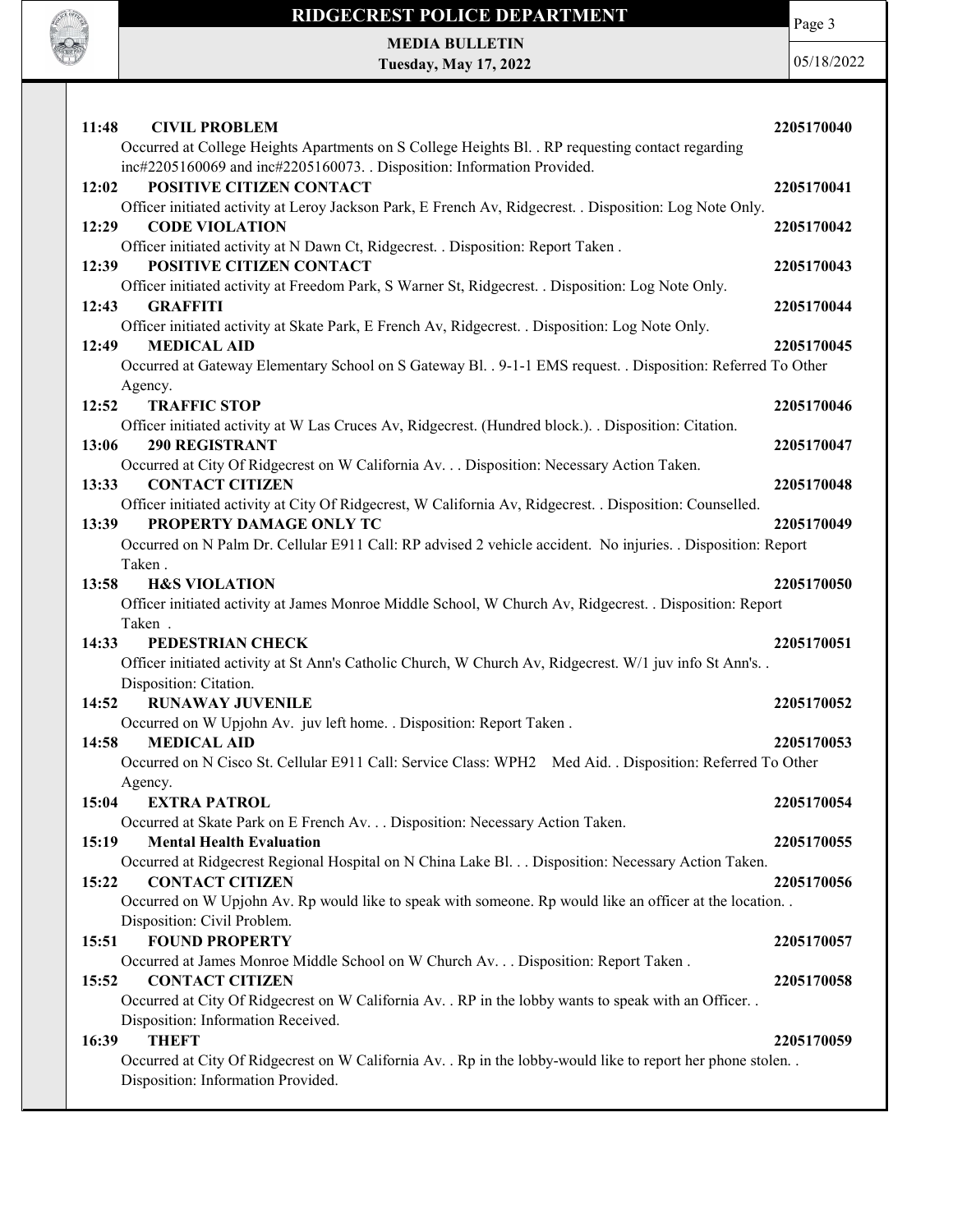

## RIDGECREST POLICE DEPARTMENT MEDIA BULLETIN

Tuesday, May 17, 2022

Page 4

| 16:44<br><b>SUSPICIOUS CIRCUMSTANCES</b>                                                                         | 2205170060  |
|------------------------------------------------------------------------------------------------------------------|-------------|
| Occurred at Southern California Edison on S China Lake Bl. . WMA/WHI SHIRT/FACIAL TATTOOS AND                    |             |
| OTHER SUBJECT CLIMBING SOUTH FENCE INTO YARD OF BUSINESS. . Disposition: Checks Ok.                              |             |
| 16:46<br><b>RAJ LOCATED</b>                                                                                      | 2205170061  |
| Officer initiated activity at Rca Church, W Upjohn Av, Ridgecrest. . Disposition: Necessary Action Taken.        |             |
| <b>MISC COUNTER CALL</b><br>17:05                                                                                | 2205170062  |
| Occurred at City Of Ridgecrest on W California Av. Disposition: Information Provided.                            |             |
| <b>ACO CALL</b><br>17:26                                                                                         | 2205170063  |
| Occurred at College Heights Apartments on S College Heights Bl. . Deceased cat and deceased raven near           |             |
| mailboxes. . Disposition: Necessary Action Taken.                                                                |             |
| <b>RMC VIOLATION</b><br>17:29                                                                                    | 2205170064  |
| Occurred on W Wilson Av. Trailer full of junk parked in front of above address. . Disposition: Necessary         |             |
| Action Taken.                                                                                                    |             |
| <b>PARKING VIOLATION</b><br>17:31                                                                                | 2205170065  |
| Occurred on W Wilson Av. Trailer full of junk parked on street for past 10 days or so w/o being moved            |             |
| Disposition: Necessary Action Taken.                                                                             |             |
| 17:32<br>911 WIRELESS CALL                                                                                       | 2205170066  |
| Occurred at Stater Brothers #109 on N China Lake Bl. . Cellular E911 Call: Service Class: W911                   | Sounds like |
| pocket dial. . Disposition: Necessary Action Taken.                                                              |             |
| <b>INFORMATION RECEIVED</b><br>18:04                                                                             | 2205170067  |
| Occurred at City Of Ridgecrest on W California Av. . Rp yelling on the phone then hung up. . Disposition:        |             |
| Necessary Action Taken.                                                                                          |             |
|                                                                                                                  |             |
| <b>ACO CALL</b><br>18:07                                                                                         | 2205170068  |
| Occurred on S Gold Canyon St. 2 stray dogs. . Disposition: Cancelled by RP.                                      |             |
| <b>CONTACT CITIZEN</b><br>18:30                                                                                  | 2205170069  |
| Occurred at N Luna St/W Vicki Av. Rp states bank of mail boxes is open. . Disposition: Necessary Action          |             |
| Taken.                                                                                                           |             |
| 18:45<br><b>THEFT</b>                                                                                            | 2205170070  |
| Occurred at City Of Ridgecrest on W California Av. . Call rp. rp states he got into an argument with mother and  |             |
| his stuff was in her vehicle. rp states when he called her to get his things back she ignored his phone call and |             |
| then blocked his number. rp states he went to her residence and she is not there. . Disposition: Information     |             |
| Received.                                                                                                        |             |
| <b>ACO CALL</b><br>18:55                                                                                         | 2205170071  |
| Occurred on W Sonja Ct. Rp has dog in her yard. . Disposition: Necessary Action Taken.                           |             |
| 18:58<br><b>CONTACT CITIZEN</b>                                                                                  | 2205170072  |
| Occurred on S Ranger St. rp requesting an officer at location. rp very hard to understand but it sounded like it |             |
| is a roommate issue. . Disposition: Information Received.                                                        |             |
| 911 WIRELESS CALL<br>18:59                                                                                       | 2205170073  |
| Occurred at City Of Ridgecrest on W California Av. . misdial. . Disposition: Log Note Only.                      |             |
| <b>INFORMATION RECEIVED</b><br>19:18                                                                             | 2205170074  |
| Occurred at City Of Ridgecrest on W California Av. . Rp yelling at dispatcher then hung up. . Disposition: Log   |             |
| Note Only.                                                                                                       |             |
| <b>HIT AND RUN REPORT</b><br>19:27                                                                               | 2205170075  |
| Occurred at Walmart Supercenter on E Bowman Rd. . Rp states there are markings on his car that looks like        |             |
| someone hit. rp is parked outside the grocery side next to the police parking. . Disposition: Report Taken.      |             |
| POSSESSION OF CONTROLLED SUBSTANCE<br>19:37                                                                      | 2205170076  |
| Officer initiated activity at S Sanders St/W Iowa Av, Ridgecrest. SA/Helm, Nathan 12/18/89 chg/HS 11377(A)       |             |
| cited/rel'd. . Disposition: Arrest Made.                                                                         |             |
|                                                                                                                  |             |
|                                                                                                                  |             |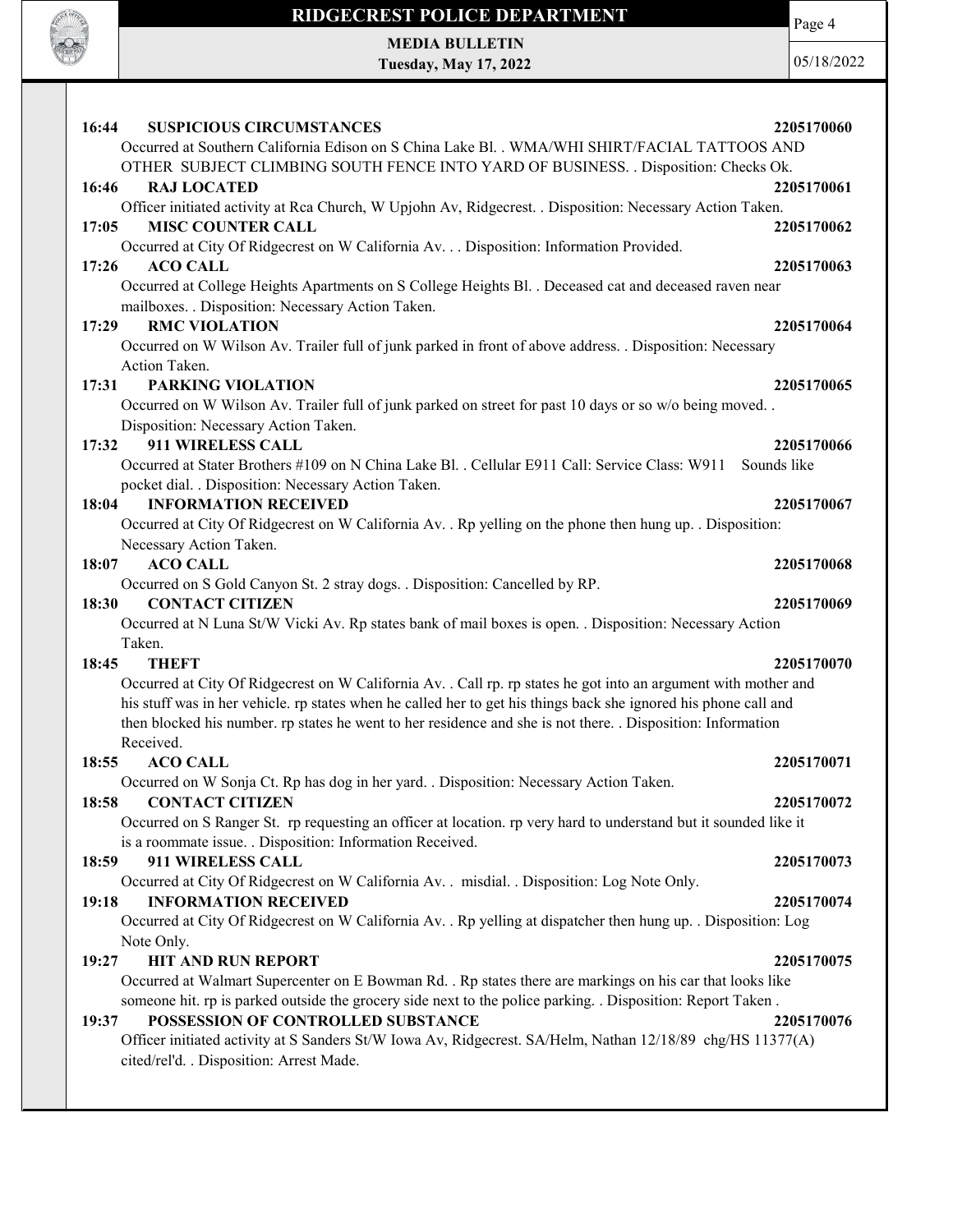

MEDIA BULLETIN Tuesday, May 17, 2022 Page 5

05/18/2022

19:41 UNWANTED SUBJECT 2205170077 Occurred on W Langley Av. Service Class: RESD rp states there is a female on her lot that is not wanted. rp states female by the name of "Nancy" is on property and she does not want here there. . Disposition: Necessary Action Taken. 20:10 TRAFFIC STOP 2205170078 Officer initiated activity at N Downs St, Ridgecrest. (Hundred block.). . Disposition: Warning (Cite/Verbal). 20:25 BIKE CHECK 2205170079 Officer initiated activity at S Sunset St/W Church Av, Ridgecrest. Bma/blk/tan. . Disposition: Warning (Cite/Verbal). 20:40 TRAFFIC STOP 2205170080 Officer initiated activity at Holland & Lyons Mortuary, S Norma St, Ridgecrest. (Hundred block.). . Disposition: Warning (Cite/Verbal). 20:46 SHOPLIFTING 2205170081 Occurred at Walmart Supercenter on E Bowman Rd. . Wfa/red hair/backwards hat in accesories walking toward grocery conceled items in her purse. SA/Hodgen, Christina 02/22/00 opn chg/PC 459.5 RM053040A/\$22k/HS 11364; HS 11377(A) RM052443A/\$22k/PC 459.5 RM051435A/\$17k/HS 11364 RM052610A/\$12k/HS 11364 RM053146A/\$17k/HS 11364 RM054324B/\$7k/HS 11364 cited/rel'd. . Disposition: Arrest Made. 20:46 TRAFFIC STOP 2205170082 Officer initiated activity at E Ridgecrest Bl, Ridgecrest. (Hundred block.). . Disposition: Warning (Cite/Verbal). 20:51 INFORMATION RECEIVED 2205170083 Occurred at City Of Ridgecrest on W California Av. . Rp yelling at dispatcher and then hung up. . Disposition: Log Note Only. 21:13 TRAFFIC STOP 2205170084 Officer initiated activity at Harbor Freight Tools #751, N Balsam St, Ridgecrest. . Disposition: Warning (Cite/Verbal). 21:22 TRAFFIC STOP 2205170085 Officer initiated activity at W Ridgecrest Bl, Ridgecrest. (Hundred block.). . Disposition: Warning (Cite/Verbal). 21:28 TRAFFIC STOP 2205170086 Officer initiated activity at N China Lake Bl, Ridgecrest. (Hundred block.). . Disposition: Warning (Cite/Verbal). 21:36 WARRANT ARREST 2205170087 Officer initiated activity at China Express, N China Lake Bl, Ridgecrest. SA/Smith, Ronald 01/21/80 opn chg/HS 11550(A) booked CRF RF008090A/No Bail/PC 273A(A) RM055618B/\$2500/HS 11350(A) SA/Wipf, Priscilla 1/8/87 cited/rel'd RM053414B/\$3k/HS 11350(A); HS 11364 RM055103A/\$5k/HS 11350(A); HS 11364; HS 11377(A) RM054413A/\$12k/PC 21810 RM054102A/\$5k/HS 11364 RM055618A/\$2500/HS 11350(A0; HS 11364; HS 11377(A). . Disposition: Arrest Made. 21:47 FOLLOW UP 2205170088 Officer initiated activity at N Alvord St, Ridgecrest. . Disposition: Follow Up Completed.